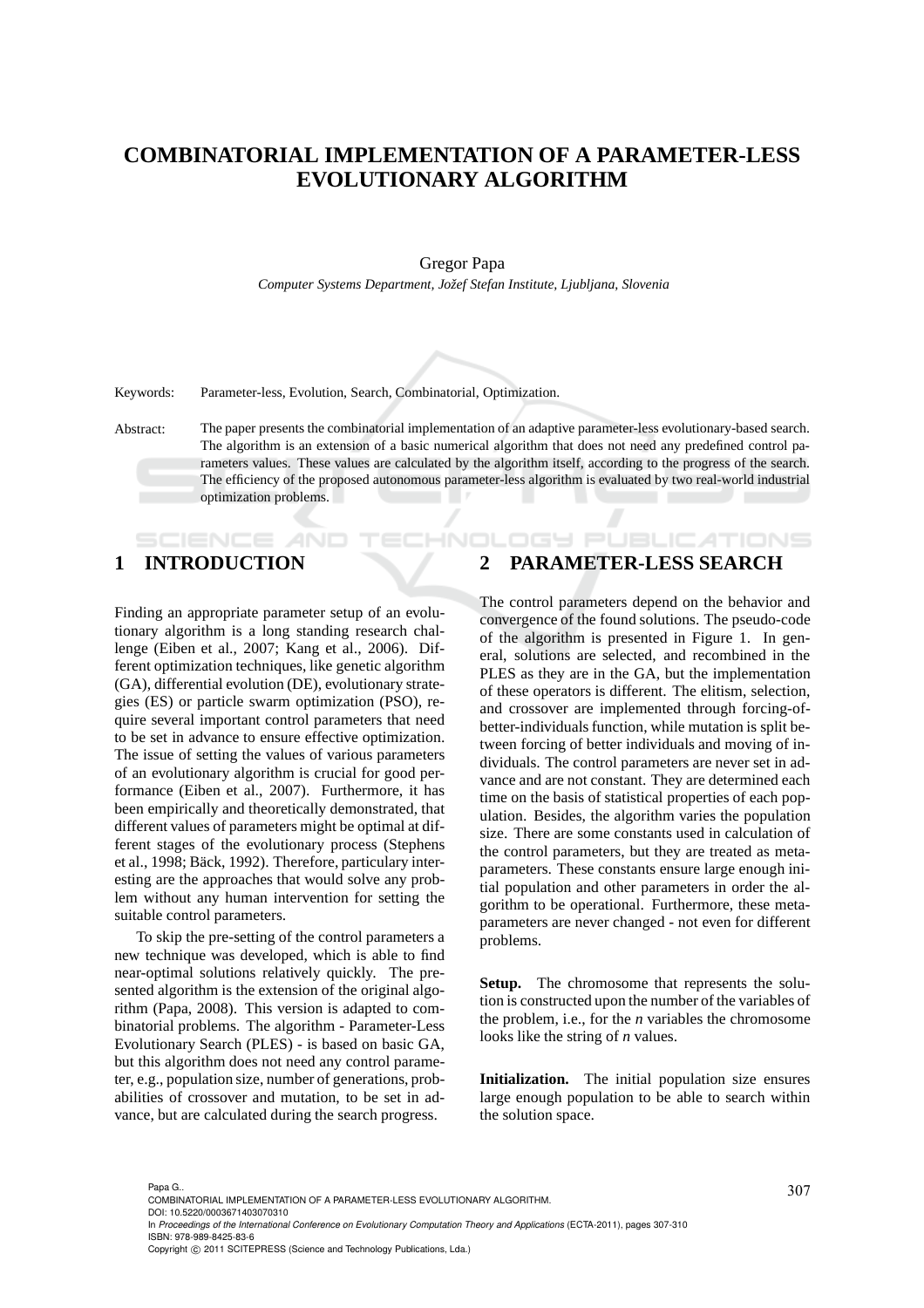#### **Parameter-Less Evolutionary Search**

Set the initial population. Evaluate the initial population. **While** stopping criterion not met **do**. Force better individuals to replace worse. Move individuals. Evaluate the current population. Vary population size.

Figure 1: The pseudo-code of the PLES algorithm.

$$
PopSize_0 = 4\sqrt{n} + 10log_{10}(Range),
$$
  

$$
Range = \sum_{j=1}^{n} (max_j - min_j + 1)10^{decplc_j},
$$

where  $n$  is the number of variables to be optimized,  $max<sub>j</sub>$  and  $min<sub>j</sub>$  are the upper and the lower limit of the *j*-th variable, respectively, and *decplc<sup>j</sup>* is the number of decimal places of the *j*-th variable. In the case of combinatorial optimization *decplcj*=0 and  $(max<sub>i</sub> - min<sub>i</sub> + 1)$  is equal to the number of possible combinations of the *j*-th variable, *combinations<sup>j</sup>* , therefore **ENCE** AND ECHN

Range = 
$$
\sum_{j=1}^{n} (combinations_j).
$$

**Stopping Criterion.** The number of overall generations depends on the convergence speed of the best solution found. Optimization proceeds while better solution is found every few generations. But when there is no improvement of the best solution for a *Limit* (*Limit* =  $10log_{10}(PopSize_i)$ ) number of generations, the optimization process stops.

**Variable Population Size.** During the search process the population size is changed, since the quality of the solution might depend on the size of population. The population size is changed every  $(\frac{Limit}{5})$  generations, based on the average change of the standard deviation (*StDev*) of fitness values of solutions over a last few generations.

$$
PopSize_{i+1} = \frac{PopSize_i}{\frac{SIDev_{i-1} + SIDev_{i-2}}{SIDev_i + SIDev_{i-1}}}
$$

The change of population is limited to 20% per change and is further limited to [ *PopSize*0 5 The population shrinking enables the search with smaller populations, which is suitable to some types of the problem, or in some stages of the search.

**Forcing Better Solution.** In every generation worse individuals are replaced with better individuals. After that, every  $s_{i_j}$  (variable *j* of the solution *i*) is randomly moved up to 20% of the difference between the variable and the limit (upper or lower) of the variable.

$$
s_{i_j} = \begin{cases} s_{(i-1)_j} + rnd(max_j - s_{(i-1)_j}) & ; rnd \ge 0\\ s_{(i-1)_j} + rnd(s_{(i-1)_j} - min_j) & ; rnd < 0 \end{cases}
$$

where *rnd* is a random number [-0.2,0.2].

In the case of combinatorial optimization the  $s_{i_j}$  is moved to one of the neighboring values. Here, 20% of positions *j* are changed to the neighboring value that is defined as 20% of all possible combinations of a variable value. If in  $s_{(i-1)}$  the value of the variable *j* is  $j_k$ , then in  $s_i$  the variable has the value  $j_{(k+rnd \cdot m)}$ , where  $j = \{j_1, j_2, \ldots, j_k, \ldots, j_m\}$ ; variable *j* has *m* possible combinations.

Furthermore, in the case of ordered values the move is performed by switching of randomly chosen pairs of variables inside the solution. Again, up to 20% of variable pairs are switched. TIONS

**Solution Moving.** In the PLES, mutation is realized through the moving of some positions in the chromosome according to different statistical properties. The *Ratio* of the parameters in the chromosome to be moved is calculated on the basis of standard deviation of the solutions in the previous generations as stated in the following equation.

$$
Ratio_i = \frac{StDev_{i-1}}{StDev_{i-3}} n
$$

where *StDevi*−<sup>1</sup> and *StDevi*−<sup>3</sup> are the standard deviation of the solution fitness of the previous generation, and the standard deviation three generations ago, respectively. Here  $Ratio_i \in [0...n]$ , and the  $Ratio_i$  positions in the chromosome are selected to be moved.

The size of the move is calculated according to the difference between the value of the parameter of the global best solution and current solution, as presented in the following equations

$$
MoveRatio = \left( \left| \frac{s_{best_j} - s_{(i-1)_j}}{average_{(i-1)_j} - s_{(i-1)_j}} \right| \right)
$$

where  $s_{i_j}$  is the value of the parameter *j* of the current solution *i*, and *sbest<sup>j</sup>* is the value of parameter *j* of the globally best solution, *average* $(i-1)$ <sup>*j*</sup> is the average value of the parameter *j* in the previous generation.

$$
Width = s_{best_j} - s_{(i-1)_j}
$$

 $s_i_j = s_{(i-1)}$ <sub>*j*</sub> + Direction × MoveRatio × Width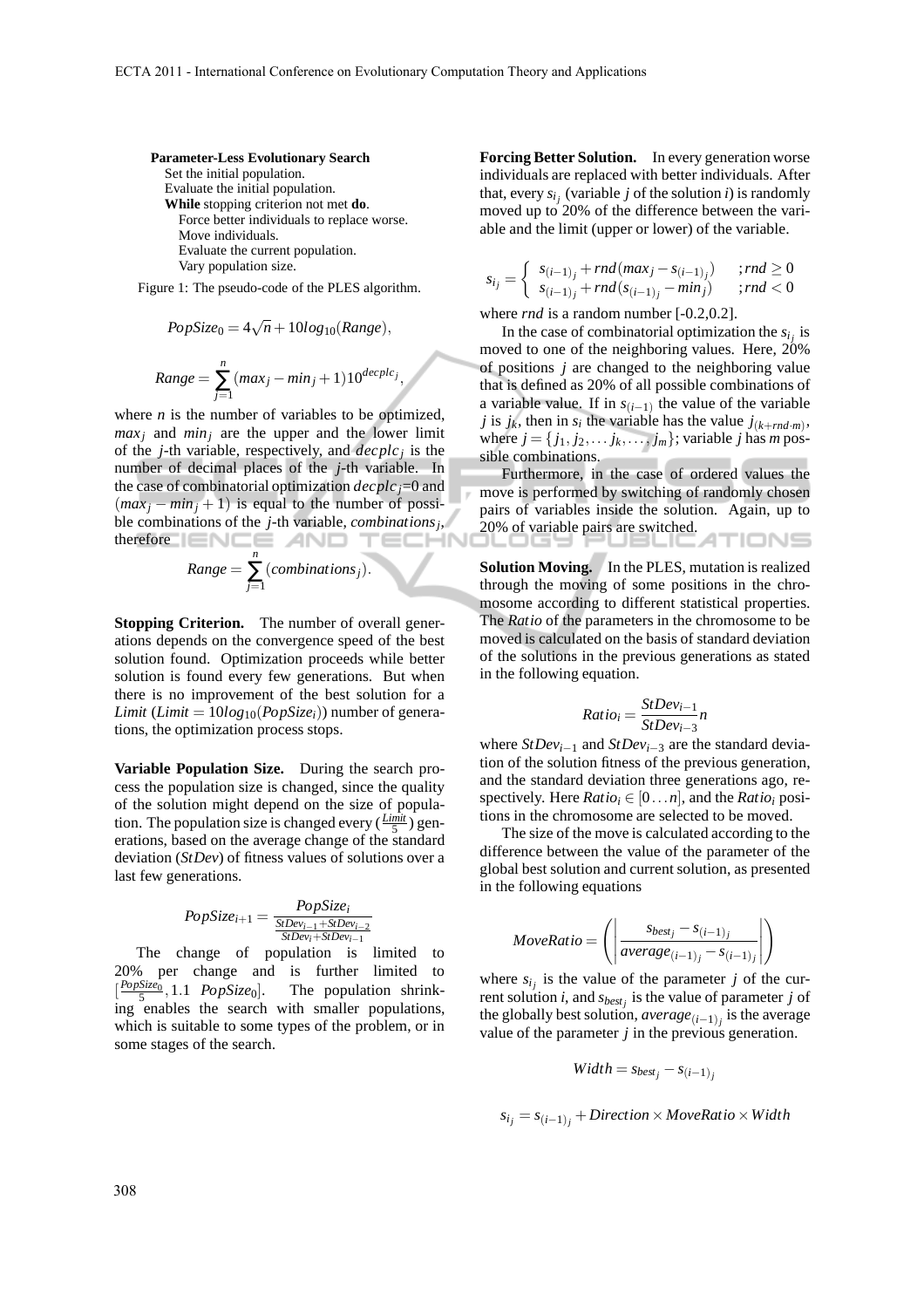where *Direction* is randomly selected  $(-1 \text{ or } 1)$ .

In the case of combinatorial optimization the  $s_{i_j}$  is rounded, since only integer values are accepted.

**Solution Evaluation and Statistics.** After recombination operations the population is statistically evaluated. Here, the best, the worst, and average fitness value in the generation is found. Furthermore, the standard deviation of fitness values of all solutions in the generation, and the average value of each variable are calculated.

## **3 INDUSTRIAL PROBLEMS**

#### **3.1 Production Planning**

Optimal planning of the production in the company that produces different components for domestic appliances has to consider various constraints. The most demanding production stage is the production of cooking hot-plates. The production of the components and parts for all the types of plates is more or less similar, but the standard plate models of the current range differ in size (height, diameter), connector type and power characteristics. Many different models exist due to the various demands of other companies that use those plates for their own cooking appliances. Orders for some particular models usually vary in quantities and deadlines. Orders from the same company are usually also connected with the same deadline. Therefore, their production must be planned very carefully to fulfil all the demands (quantities and deadlines), to maintain the specified amount of different models in the stock, to optimally occupy their workers, and to efficiently use all the production lines. Also, not all the production lines are equal, since each of them can produce only a few different models. The production planning problem consists of finding a production plan that satisfies production time constraints and minimizes production costs (Korošec et al., 2010). The solving involves many specific constraints that need to be considered. The main problem is the exchange delay, caused by adapting production lines to different types of products and supplying the appropriate parts. The manufacturing processes of multiple types of products requires many different steps, and different product parts for completion of each product type. We used the combinatorial version of the PLES algorithm to find the optimal production plan. For the optimal results also some local search procedures were used with the algorithm (Korošec et al., 2010).

The cost function  $(Eq. (1))$ , as defined in (Korošec et al., 2010) considers the number of delayed orders (*n*orders), exchange delay times (*t*exchange), overall production time (*t*overall), and the sum of squared days of delayed orders ( $n_{\text{days}}$ ).

$$
f(P) = 108 \cdot n_{\text{orders}} + 104 \cdot t_{\text{exchange}}
$$
  
+
$$
t_{\text{overall}} + n_{\text{days}}.
$$
 (1)

## **3.2 Cooling Appliance Setting**

Besides the built-in functionalities, the household appliances must have low power consumption energyefficient optimal-performance. Optimal performance means that the appliance is able to cool to the desired temperature at the lowest possible power consumption. Such optimization usually requires a lot of long-term development measurements or a thorough theoretical analysis of the cooling system and the construction of a complex mathematical model for its simulation (Angeli and Kountouriotis, 2011).

To determine the optimal performance of the refrigerator, we need to perform a set of development measurements for each new type of the appliance (Papa and Mrak, 2010). Thermal processes in cooling systems are by nature very slow. One measurement for determining the power consumption under standard conditions takes several days. To speed-up the development process the temperature simulator was used in connection with the optimizer. The simulation tool simulates temperatures inside the cooling appliance at different modes of regulation. The optimizer uses an evolutionary heuristic search approach to find the optimal set of control parameters iteratively over evolving generations. The mixed combinatorial/numerical version of the PLES algorithm was used to find the optimal control parameters of an appliance, that give an optimal performance with the lowest possible power consumption.

The cost function (Eq. (2)), as defined in (Papa and Mrak, 2010), considers power *consumption* in the calculation interval, the length of the calculation interval, the mean and the reference temperature in C1 and C2 cabinets (*meanT* and *refT*), and the standard deviation (σ*ON* and σ*OFF*) of ON and OFF times for the compressor.

$$
f(P) = \frac{2800\text{consumption}_{\text{interval}}}{12000\text{length}_{\text{interval}}} + |\text{mean}T_{C1} - \text{ref}T_{C1}| + |\text{mean}T_{C2} - \text{ref}T_{C2}| + \frac{\sigma_{ON}}{1000} + \frac{\sigma_{OFF}}{1000}.
$$
 (2)